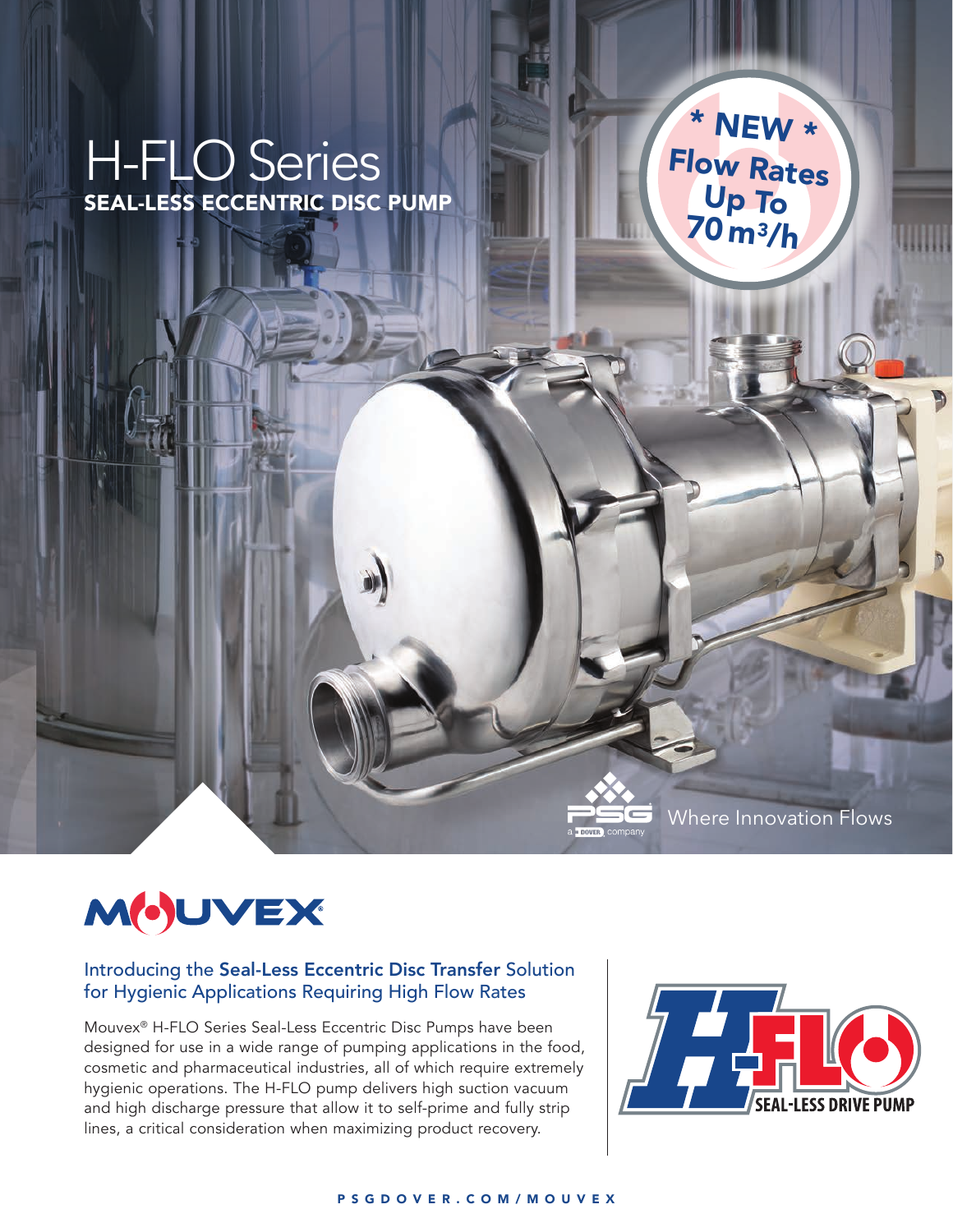### Mouvex H-FLO Series | Eccentric Disc Pump

#### SEAL-LESS DESIGN

The unique seal-less design features a triple stainless steel bellows that ensures durability, safety and product containment. The H-FLO Series provides high suction vacuum and high discharge pressure, which allows it to self-prime and fully strip lines, maximizing product recovery.

#### RUN DRY CAPABILITY

The H-FLO Series can run dry for up to five minutes, and the self-compensating eccentric disc principle provides consistent flow rates over a long period of time. The flow rate is extremely accurate even at low speeds.

#### DEPENDABLE

Fewer moving parts results in reduced maintenance and downtime.

#### ADVANTAGES

- Provides consistent and efficient flow with a wide range of viscosities
- Flow rate up to 70  $\mathrm{m}^3$ /h (308.2 gpm), 10 bar (145 psi)
- Eccentric disc design allows for consistent flow and improved energy savings
- Extremely gentle, pulse-free flow to protect shear-sensitive products
- Reduced maintenance with no mechanical seals or timing gears
- Easy to install
- Clean in place (CIP) and sterilize in place (SIP) for the ultimate in convenience and cleanliness

#### **OPTIONS**

- SMS
- DIN 11851
- DIN 11864 BF-A Aseptic fl
- Tri-Clamp® ASME-BPE
- Heating Jacket





#### **OPERATION**

- Principle: Eccentric disc, positive displacement
- Installation: Can be base mounted

#### **CONSTRUCTION**

- All stainless steel construction
- Shaft sealed by triple stainless steel bellows
- Ra 0.8 μm (32 μ inch) wetted surfaces

#### **CERTIFICATIONS**

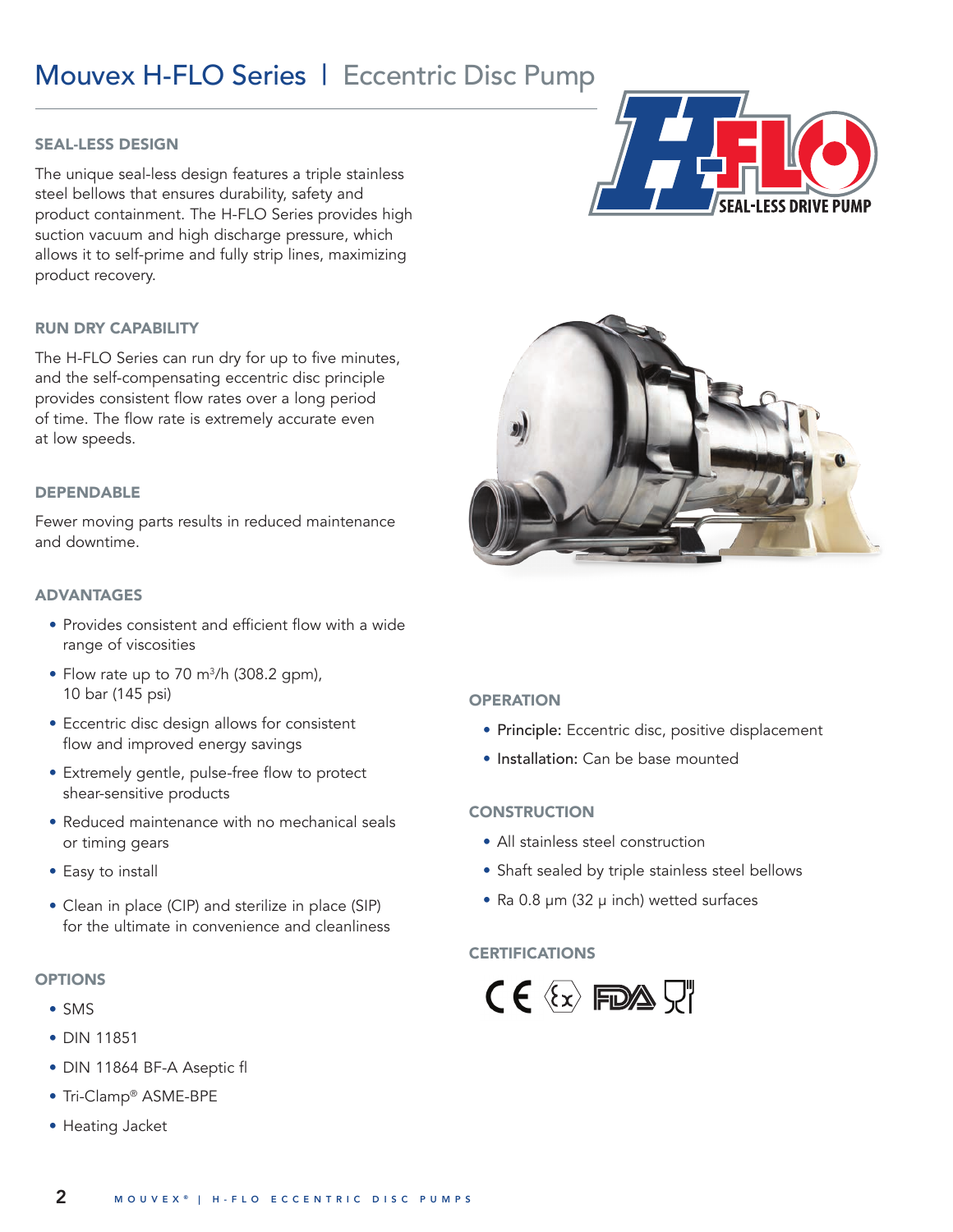#### FEATURES & BENEFITS:

- Seal-less design eliminates leakage
- Ability to strip and drain transfer piping/tubing
- Line-stripping capabilities
- Self-priming
- Strong suction and discharge pressure
- Ability to handle shear-sensitive products
- Consistent flow rate independent of pressure
- Low linear speed
- Precise dosing
- Accurate volume metering with high turn down
- Dry-run capable
- Maintains consistent performance over time
- Effective with both high- and low-viscosity fluids
- Full drainability
- Clean-In-Place (CIP)/Sanitize-In-Place (SIP)
- Easy integration

#### APPLICATIONS:

Suitable for most sanitary applications, including food and beverage, pharmaceutical, and cosmetic processes, in particular those that require consistent non-pulsing flow and gentle fluid handling (low shear rate) such as:

#### In the food industry:

• Sauce, chocolate, glucose…

In the beverage industry:

• Concentrate, glucose, fruit juice, flavor, alcohol…

In the dairy industry:

• Yogurt, ferment, dessert, yolk…

#### In the cosmetic and pharmaceutical industry:

• Ointment, syrup, cream, suppository, shampoo…

#### MOUVEX TECHNOLOGY

Eccentric disc pumps consist of a cylinder and pumping element mounted on an eccentric shaft. As the eccentric shaft is rotated, the pumping element forms chambers within the cylinder, which increase in size at the intake port, drawing fluid into the pumping chamber. The fluid is transported to the discharge port where the pumping chamber size is decreased. This action squeezes the fluid out into the discharge piping.

#### MOUVEX PRINCIPLE